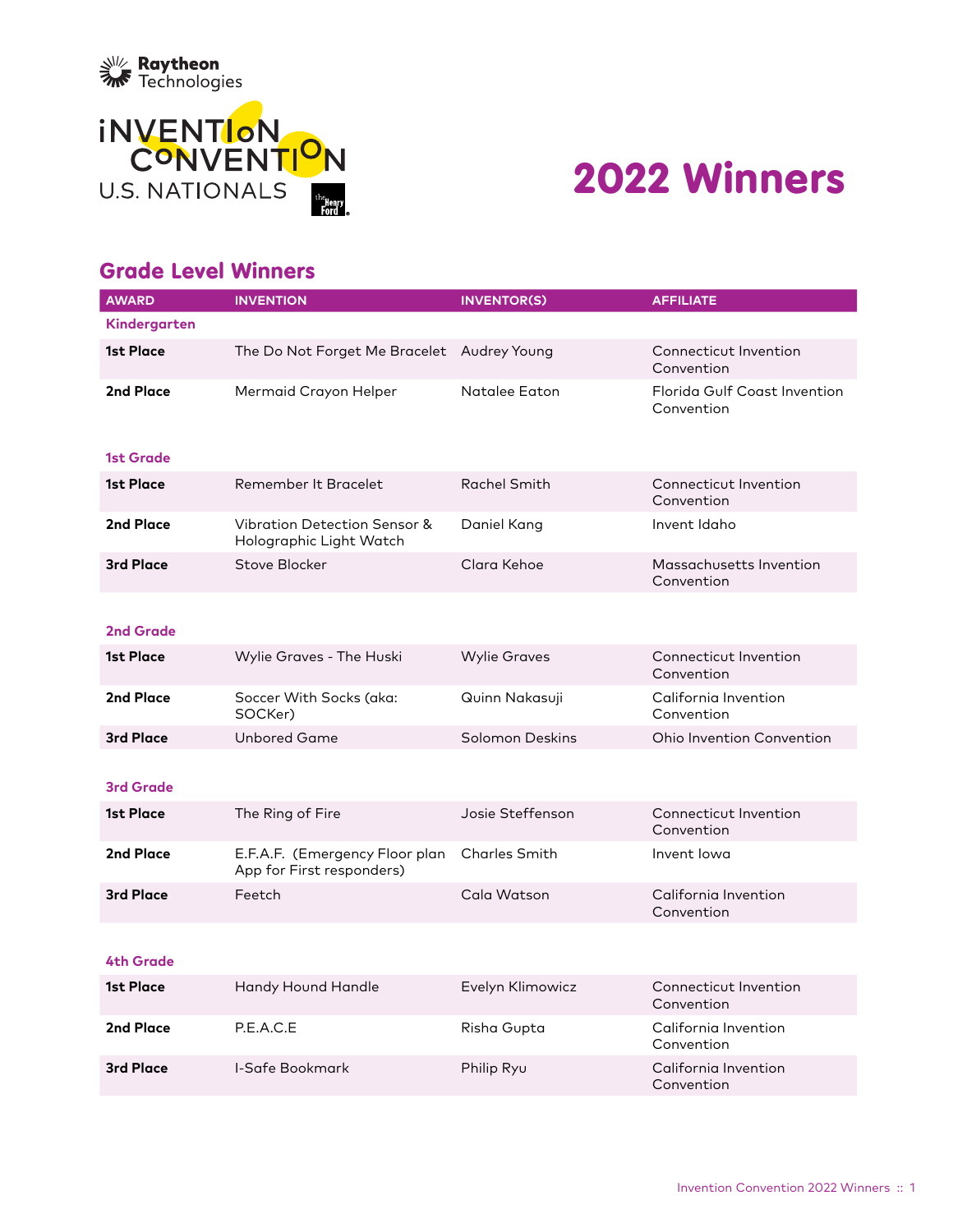# **Grade Level Winners (continued)**

| <b>AWARD</b>     | <b>INVENTION</b>                                                                                      | <b>INVENTOR(S)</b>                 | <b>AFFILIATE</b>                           |
|------------------|-------------------------------------------------------------------------------------------------------|------------------------------------|--------------------------------------------|
| <b>5th Grade</b> |                                                                                                       |                                    |                                            |
| 1st Place        | OCT-D: Defense For Your Car                                                                           | Ava-Elizabeth Bell                 | Ohio Invention Convention                  |
| 2nd Place        | Bubble: The digital guide for<br>preventing strong emotions                                           | Paige Timpe                        | Chicago Student Invention<br>Convention    |
| <b>3rd Place</b> | Tasty IV Flush                                                                                        | Dylan Stillittano                  | California Invention<br>Convention         |
|                  |                                                                                                       |                                    |                                            |
| 6th Grade        |                                                                                                       |                                    |                                            |
| 1st Place        | Inch by inch What a Cinch                                                                             | Isabella Buell                     | <b>Ohio Invention Convention</b>           |
| 2nd Place        | The Ultimate Tennis Trainer                                                                           | Sara Chrysler                      | Florida Gulf Coast Invention<br>Convention |
| <b>3rd Place</b> | AeroSolution - Bringing New<br>Life to Aerosol Cans                                                   | Braeden George,<br>Donovan George  | <b>Ohio Invention Convention</b>           |
|                  |                                                                                                       |                                    |                                            |
| <b>7th Grade</b> |                                                                                                       |                                    |                                            |
| 1st Place        | EZ-Swallow                                                                                            | <b>Riley Shove</b>                 | Connecticut Invention<br>Convention        |
| 2nd Place        | The Dual-Handle Umbrella for<br>Adult & Child                                                         | Nathaniel Wellen                   | California Invention<br>Convention         |
| <b>3rd Place</b> | <b>ScreenBird</b>                                                                                     | Delilah Van Ness                   | Connecticut Invention<br>Convention        |
|                  |                                                                                                       |                                    |                                            |
| <b>8th Grade</b> |                                                                                                       |                                    |                                            |
| <b>1st Place</b> | <b>Energy Metamorphosis</b>                                                                           | Kurukulasuriya Nishini<br>Fernando | Florida Gulf Coast Invention<br>Convention |
| 2nd Place        | DroneAssist                                                                                           | Vedansh Wadhwani                   | Chicago Student Invention<br>Convention    |
| <b>3rd Place</b> | Ambrosia Auto: Engineering for<br>Social Justice                                                      | Austin Ewing,<br>Ifeoma Okolo      | Chicago Student Invention<br>Convention    |
|                  |                                                                                                       |                                    |                                            |
| <b>9th Grade</b> |                                                                                                       |                                    |                                            |
| 1st Place        | En.Gen.Panels (TM) - A fusion<br>of piezoelectric and solar<br>technology to optimize solar<br>panels | Dhruva Sharma                      | Florida Gulf Coast Invention<br>Convention |
| 2nd Place        | T-Sound                                                                                               | Jasmine Lima                       | Invent Idaho                               |
| <b>3rd Place</b> | A Protocol to the Early<br>Detection of Neurological<br><b>Conditions Using Eye</b><br>Movement Data  | Mehereen<br>Chowdhury              | Florida Gulf Coast Invention<br>Convention |
|                  |                                                                                                       |                                    |                                            |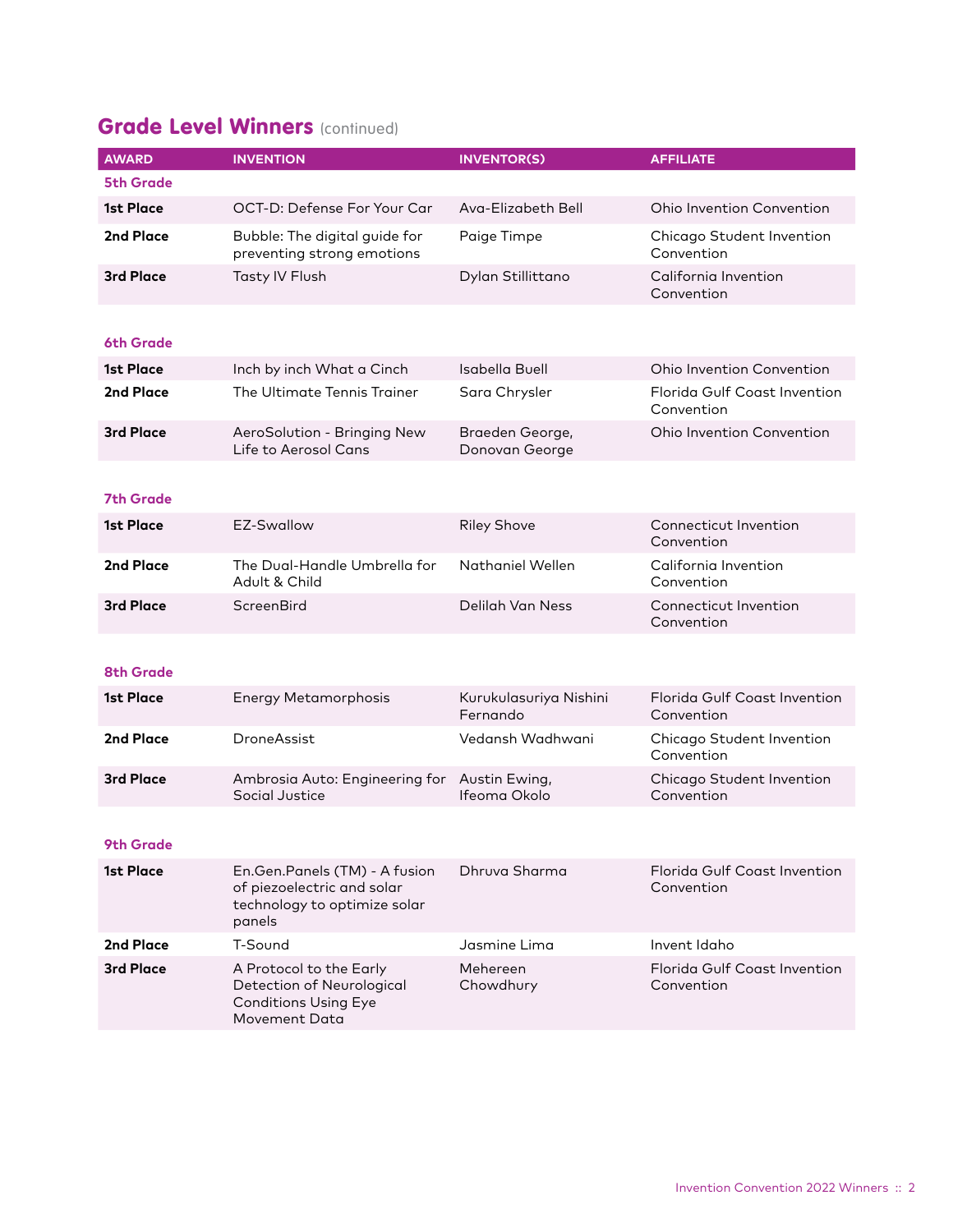### **Grade Level Winners (continued)**

| <b>AWARD</b> | <b>INVENTION</b>                                                                                                             | <b>INVENTOR(S)</b>            | <b>AFFILIATE</b>                                  |
|--------------|------------------------------------------------------------------------------------------------------------------------------|-------------------------------|---------------------------------------------------|
| 10th Grade   |                                                                                                                              |                               |                                                   |
| 1st Place    | Silicone Eye Applanation Model<br>(S.E.A.M.)                                                                                 | Sonia Patel                   | Florida Gulf Coast Invention<br>Convention        |
| 2nd Place    | <b>Blood Donation Buddy-The</b><br>Anticoagulant Blood Mixer and<br><b>Anti-Stress Device for Patients</b><br>Donating Blood | Ang-Lois Davis                | Connecticut Invention<br>Convention               |
| 3rd Place    | RecycleVac                                                                                                                   | Rylee Blair,<br>Disha Mudenur | Massachusetts Invention<br>Convention             |
|              |                                                                                                                              |                               |                                                   |
| 11th Grade   |                                                                                                                              |                               |                                                   |
| 1st Place    | VisionBound: Bridging the<br>Gap Between Technology and<br>Preventable Retinal Diseases                                      | Aum Dhruv,<br>Nicholas Harty  | Florida Gulf Coast Invention<br>Convention        |
| 2nd Place    | Athegia: A Revolutionary<br>Habit-Changing At-Home<br>Medical Monitoring System for<br><b>Senior Citizens</b>                | Marc van Zyl                  | Georgia Tech K-12<br><b>InVenture Prize</b>       |
| 3rd Place    | Generating Bioplastics from<br>Banana Peels: An Innovative<br>Approach to Reduce Artificial<br><b>Plastic Pollution</b>      | Caroline Guerra               | <b>Elorida Gulf Coast Invention</b><br>Convention |

#### **12th Grade**

| <b>1st Place</b> | UltraVii                                    | Barnabas Li,<br>Michelle Li,<br>Tianjie Lu | Georgia Tech K-12<br><b>InVenture Prize</b> |
|------------------|---------------------------------------------|--------------------------------------------|---------------------------------------------|
| 2nd Place        | <b>Salinity Solver</b>                      | Rowan Crammer,<br>Kayley Hart              | Pennsylvania Invention<br>Convention        |
| <b>3rd Place</b> | Fire-Fly Wildfire Drone Sentinel Sasha Lee, | Adam VanderMolen,<br>Anthony Young         | Invention Convention<br>Michigan            |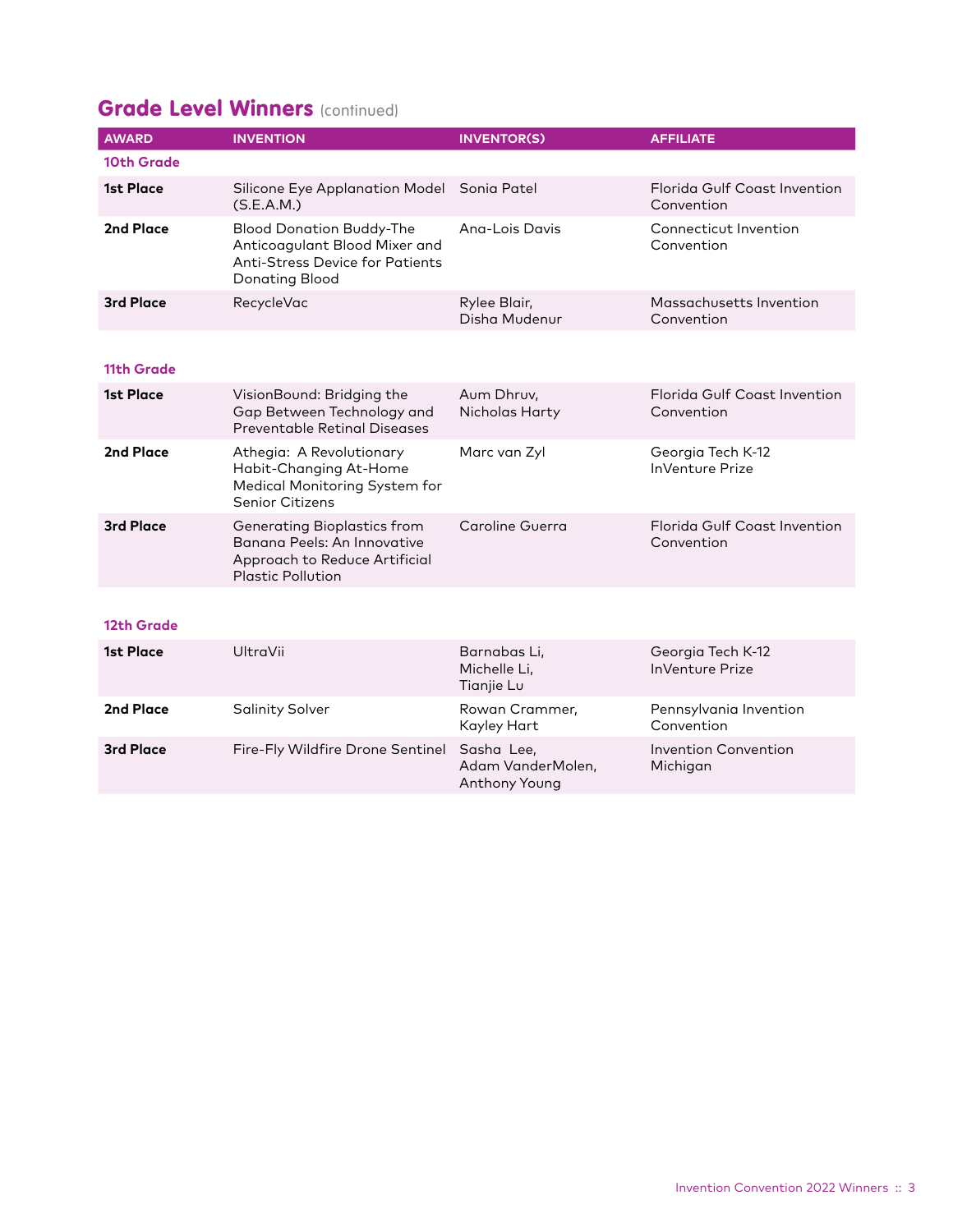### Industry Award Winners

| <b>AWARD</b>                                                     | <b>INVENTION</b>                                                                                                                                   | <b>INVENTOR(S)</b>                 | <b>AFFILIATE</b>                           |
|------------------------------------------------------------------|----------------------------------------------------------------------------------------------------------------------------------------------------|------------------------------------|--------------------------------------------|
| <b>Agriculture and</b><br>Food                                   | Brd Home 5000                                                                                                                                      | Amelia Rizza                       | Connecticut Invention<br>Convention        |
| <b>Animal Care and</b><br><b>Pets</b>                            | Rubbie Blinds                                                                                                                                      | Remi Martinez                      | California Invention<br>Convention         |
| <b>Consumer Goods</b><br>and Fashion                             | D shoes                                                                                                                                            | Kristopher Neil Bayog              | California Invention<br>Convention         |
| <b>Environmental and</b><br>Sustainability                       | Neptune: The Saver of the Sea                                                                                                                      | Danny Mefford,<br>Aiden Peelle     | Ohio Invention Convention                  |
| <b>Education</b>                                                 | Crayon Holder                                                                                                                                      | <b>Violet Cummings</b>             | California Invention<br>Convention         |
| <b>Energy Presented</b><br>by ITC                                | Energy Metamorphosis                                                                                                                               | Kurukulasuriya Nishini<br>Fernando | Florida Gulf Coast Invention<br>Convention |
| <b>Health and Medical</b><br><b>Presented by</b><br>Danaher      | Tasty IV Flush                                                                                                                                     | Dylan Stillittano                  | California Invention<br>Convention         |
| <b>Household</b><br><b>Organization and</b><br><b>Appliances</b> | <b>RecycleVac</b>                                                                                                                                  | Rylee Blair,<br>Disha Mudenur      | Massachusetts Invention<br>Convention      |
| <b>Manufacturing and</b><br><b>Tools</b>                         | The Tire Lock                                                                                                                                      | Anderson Fortner                   | Tennessee Invention<br>Convention          |
| <b>Safety</b>                                                    | Myla: A Domestic Violence<br>Alerting Device comprised of<br>an Analog Sound Level Meter,<br>OLED Display, and iOS Mobile<br>App built using Swift | Suchita Srinivasan                 | Connecticut Invention<br>Convention        |
| <b>Sports, Games and</b><br><b>Toys</b>                          | Wylie Graves - The Huski                                                                                                                           | <b>Wylie Graves</b>                | Connecticut Invention<br>Convention        |
| <b>Transportation</b>                                            | OCT-D: Defense For Your Car                                                                                                                        | Ava-Elizabeth Bell                 | <b>Ohio Invention Convention</b>           |

# Specialty Award Winners

| <b>AWARD</b>                                                                         | <b>INVENTION</b>                                                                                              | <b>INVENTOR(S)</b>                                      | <b>AFFILIATE</b>                            |
|--------------------------------------------------------------------------------------|---------------------------------------------------------------------------------------------------------------|---------------------------------------------------------|---------------------------------------------|
| Aerospace<br><b>Award: Presented</b><br>by Raytheon<br><b>Technologies</b>           | Fire-Fly Wildfire Drone Sentinel                                                                              | Sasha Lee,<br>Adam VanderMolen.<br><b>Anthony Young</b> | Invention Convention<br>Michigan            |
| <b>Connectivity</b><br><b>Award: Presented</b><br>by Raytheon<br><b>Technologies</b> | Athegia: A Revolutionary<br>Habit-Changing At-Home<br>Medical Monitoring System for<br><b>Senior Citizens</b> | Marc van Zyl                                            | Georgia Tech K-12<br><b>InVenture Prize</b> |
| <b>Inclusion Award:</b><br><b>Presented</b><br>by Raytheon<br><b>Technologies</b>    | Ambrosia Auto: Engineering<br>for Social Justice                                                              | Austin Ewing,<br>Ifeoma Okolo                           | Chicago Student Invention<br>Convention     |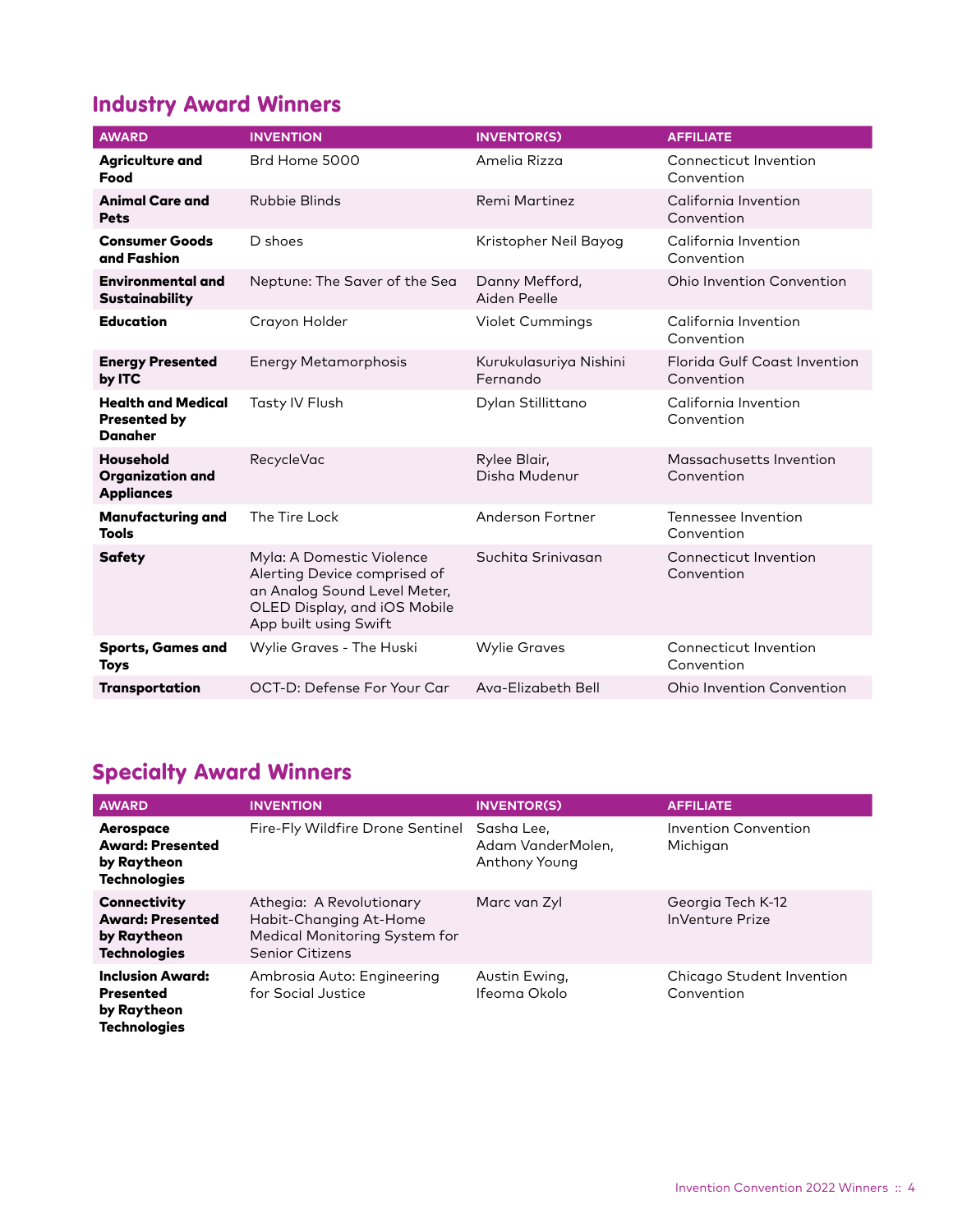# **Specialty Award Winners (continued)**

| <b>AWARD</b>                                                                                            | <b>INVENTION</b>                                                                                      | <b>INVENTOR(S)</b>                         | <b>AFFILIATE</b>                            |
|---------------------------------------------------------------------------------------------------------|-------------------------------------------------------------------------------------------------------|--------------------------------------------|---------------------------------------------|
| <b>Technology</b><br>of Tomorrow:<br><b>Presented</b><br>by Raytheon<br><b>Technology</b>               | Neptune: The Saver of the Sea                                                                         | Danny Mefford,<br>Aiden Peelle             | Ohio Invention Convention                   |
| Innovation in<br><b>Electronics Award:</b><br><b>Presented by Arrow</b><br><b>Electronics</b>           | AES CAGED (An<br>Environmental Solution to<br>Carbonic Acid Gas)                                      | Tarun Batchu                               | Ohio Invention Convention                   |
| Innovation in<br><b>Mobility: Presented</b><br>by Ford STEM                                             | Rain-L-Speed                                                                                          | Sharvi Deshmukh                            | Ohio Invention Convention                   |
| <b>Make the World</b><br><b>Award: Presented</b><br>by Stanley Black &<br><b>Decker</b>                 | Silicone Eye Applanation Model Sonia Patel<br>(S.E.A.M.)                                              |                                            | Florida Gulf Coast Invention<br>Convention  |
| <b>Most Energy</b><br><b>Sustainable</b><br><b>Award: Presented</b><br>by Avangrid<br><b>Foundation</b> | En.Gen.Panels (TM) - A fusion<br>of piezoelectric and solar<br>technology to optimize solar<br>panels | Dhruya Sharma                              | Florida Gulf Coast Invention<br>Convention  |
| <b>Research Award:</b><br><b>Presented by</b><br>Gartner                                                | UltraVii                                                                                              | Barnabas Li,<br>Michelle Li.<br>Tianjie Lu | Georgia Tech K-12<br><b>InVenture Prize</b> |

# Patent Application Winners

| <b>AWARD</b>                                                       | <b>INVENTION</b>                                                                                                                   | <b>INVENTOR(S)</b>      | <b>AFFILIATE</b>                            |
|--------------------------------------------------------------------|------------------------------------------------------------------------------------------------------------------------------------|-------------------------|---------------------------------------------|
| <b>Presented by</b><br><b>WilmerHale</b>                           | Creating and Testing the<br>Efficiency of a Biofoul Removal<br><b>Tool on PVC Coral Nursery</b><br>Trees in the Upper Florida Keys | Lucan Keyser            | Florida Gulf Coast Invention<br>Convention  |
| <b>Presented by</b><br>WilmerHale                                  | The ARE Board (Auto Rolling &<br>Erasing Whiteboard)                                                                               | Jason Ahn               | Invent lowa                                 |
| <b>Presented by</b><br><b>WilmerHale</b>                           | Ski Sense                                                                                                                          | <b>William Lefaivre</b> | Massachusetts Invention<br>Convention       |
| <b>Presented by</b><br>WilmerHale                                  | OCT-D: Defense For Your Car                                                                                                        | Ava-Elizabeth Bell      | <b>Ohio Invention Convention</b>            |
| <b>Presented by</b><br><b>WilmerHale</b>                           | Handsfree Dice Roller                                                                                                              | Nikhil Kosanam          | Connecticut Invention<br>Convention         |
| <b>Presented by</b><br><b>CantorColburn-</b><br><b>Connecticut</b> | Athegia: A Revolutionary<br>Habit-Changing At-Home<br>Medical Monitoring System for<br><b>Senior Citizens</b>                      | Marc van Zyl            | Georgia Tech K-12<br><b>InVenture Prize</b> |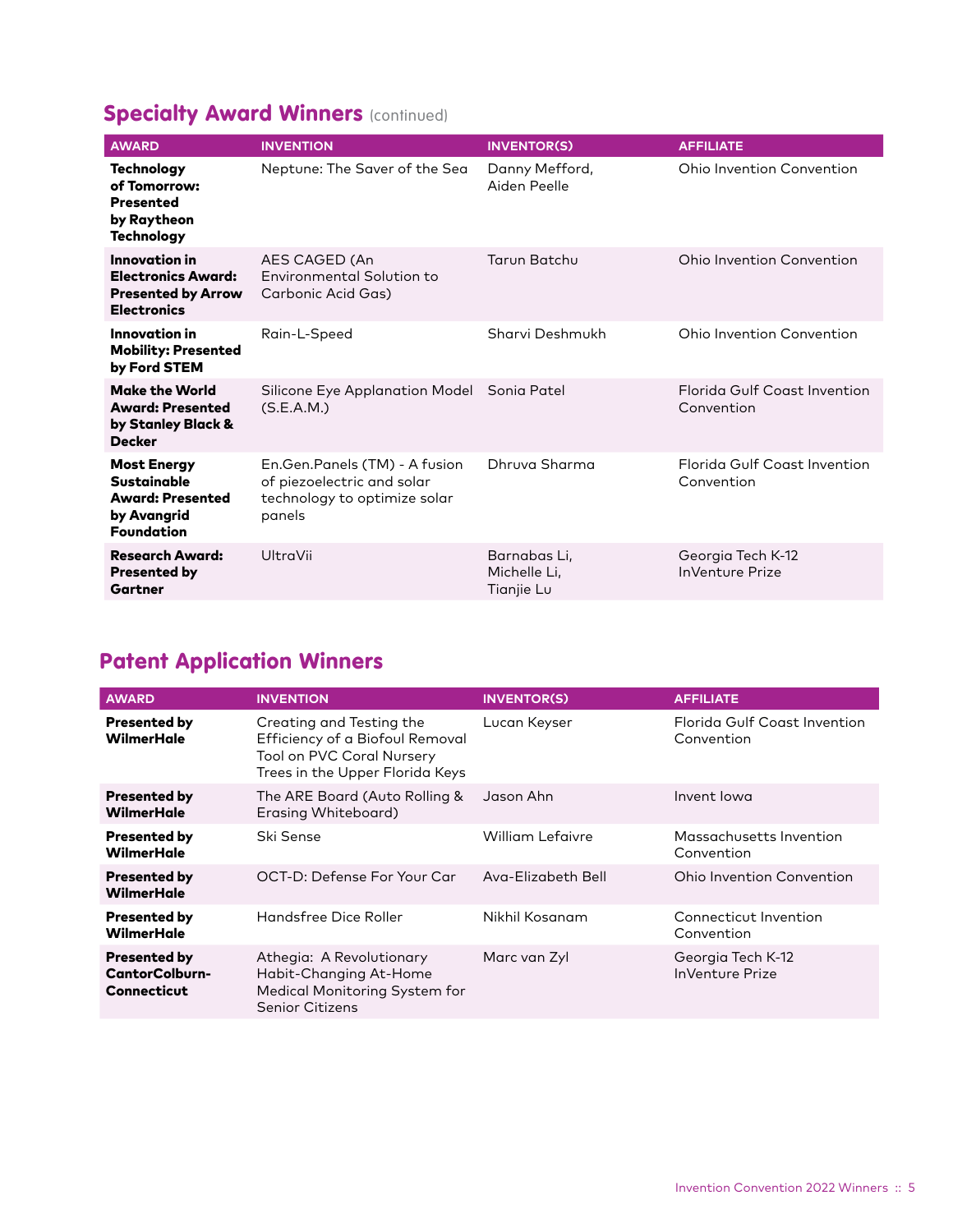### Patent Application Winners (continued)

| <b>AWARD</b>                                                                                | <b>INVENTION</b>                                                      | <b>INVENTOR(S)</b> | <b>AFFILIATE</b>                           |
|---------------------------------------------------------------------------------------------|-----------------------------------------------------------------------|--------------------|--------------------------------------------|
| <b>Presented by</b><br><b>CantorColburn-</b><br><b>Detroit and</b><br><b>General Motors</b> | Power Walk: An Innovative<br>Smart Sneaker Using<br>Thermoelectricity | Yusef Mujtaba      | Florida Gulf Coast Invention<br>Convention |
| <b>Presented by</b><br>CantorColburn-<br><b>Detroit and General</b><br><b>Motors</b>        | Continuous Groundwater<br>Monitoring with Machine<br>Learning         | Akhila Ram         | Massachusetts Invention<br>Convention      |
| <b>Presented by Cooley</b>                                                                  | Cargility                                                             | Meera Ramaswami    | Invention Convention<br>Michigan           |
| <b>Presented by Cooley</b>                                                                  | The Tire Lock                                                         | Anderson Fortner   | Tennessee Invention<br>Convention          |
| <b>Presented by Clark</b><br>Hill                                                           | Smart Lead Detector                                                   | Divya Nukavarapu   | Connecticut Invention<br>Convention        |

#### Invention Process Winners

| <b>AWARD</b>                                       | <b>INVENTION</b>                                                                                                             | <b>INVENTOR(S)</b>   | <b>AFFILIATE</b>                            |
|----------------------------------------------------|------------------------------------------------------------------------------------------------------------------------------|----------------------|---------------------------------------------|
| <b>Best Video</b><br><b>Presentation</b>           | E.F.A.F. (Emergency Floor plan)<br>App for First responders)                                                                 | <b>Charles Smith</b> | Invent lowa                                 |
| <b>Best Logbook</b>                                | Safe S'mores Shield<br>(Collapsible Heat Shield)                                                                             | Julianna Schwam      | Invent Idaho                                |
| <b>Best Logbook</b>                                | The ARE Board (Auto Rolling &<br>Erasing Whiteboard)                                                                         | Jason Ahn            | Invent lowa                                 |
| <b>Best Display Board</b>                          | SwingStep                                                                                                                    | Amelie Oderman       | California Invention<br>Convention          |
| <b>Best Prototype</b>                              | <b>Blood Donation Buddy-The</b><br>Anticoagulant Blood Mixer and<br><b>Anti-Stress Device for Patients</b><br>Donating Blood | Ang-Lois Davis       | Connecticut Invention<br>Convention         |
| <b>Best In-Person</b><br><b>Presentation Award</b> | Pollut-END!                                                                                                                  | Audrey Cristelli     | Georgia Tech K-12<br><b>InVenture Prize</b> |

## Global Change Winners

| <b>AWARD</b>                                                                                                 | <b>INVENTION</b>      | <b>INVENTOR(S)</b> | <b>AFFILIATE</b>                            |
|--------------------------------------------------------------------------------------------------------------|-----------------------|--------------------|---------------------------------------------|
| <b>Accessibility Award</b>                                                                                   | Mermaid Crayon Helper | Natalee Eaton      | Florida Gulf Coast Invention<br>Convention  |
| <b>Community/Societal Pollut-END!</b><br><b>Benefit Award:</b><br>Sponsored by<br><b>Lemelson Foundation</b> |                       | Audrey Cristelli   | Georgia Tech K-12<br><b>InVenture Prize</b> |